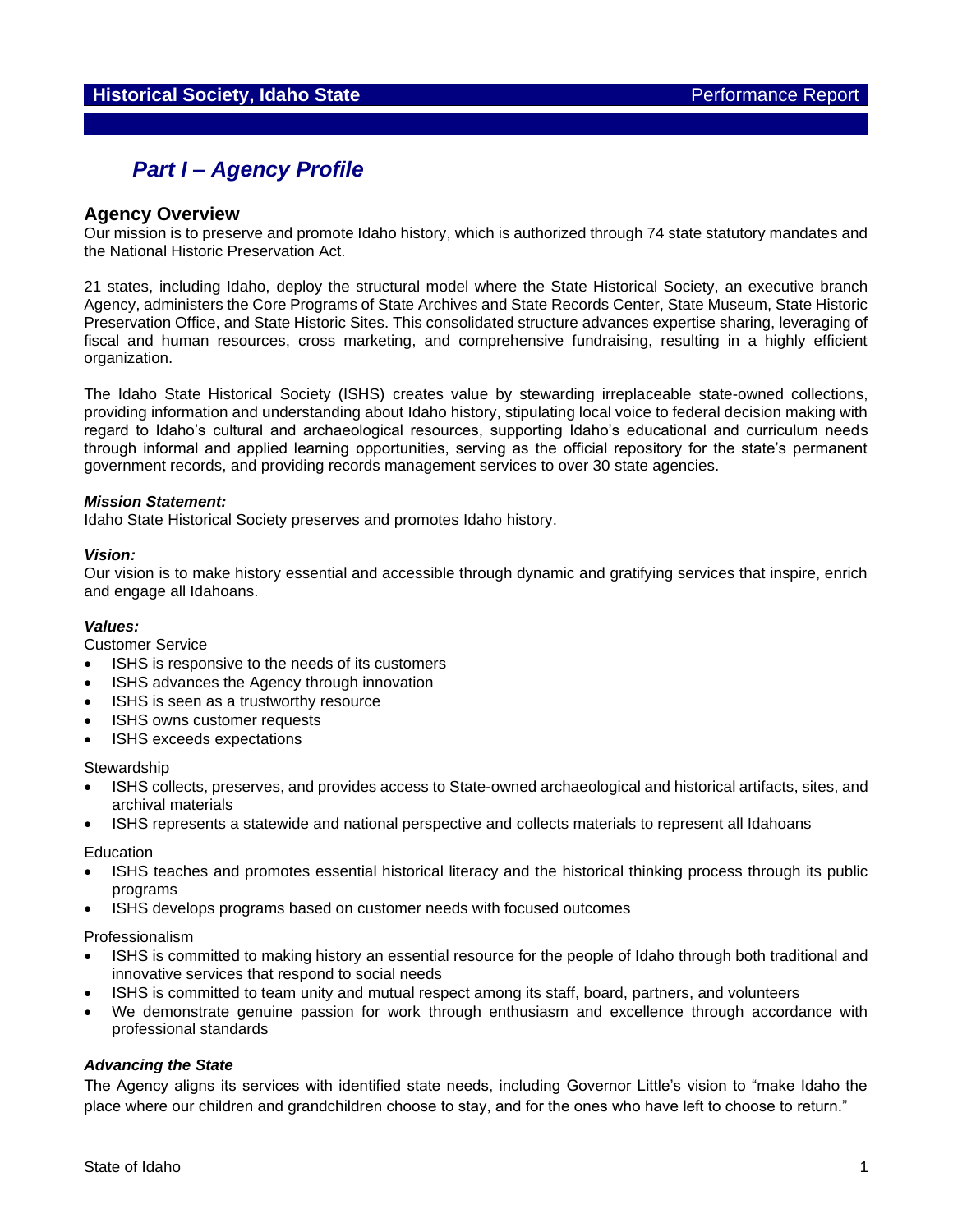## **Core Functions/Idaho Code**

**Idaho Code, Title 67, Chapter 26,** states that the Idaho State Historical Society is within the Department of Selfgoverning Agencies (67-2601).

**Idaho Code 67-4126** states that the agency's trustees shall:

- Identify, preserve, and protect sites, monuments, and points of interest in Idaho of historic merit (67-4114)
- Protect archaeological and vertebrate paleontological sites and resources on public land (67-4119)
- Govern the agency and administer the powers and duties required to preserve and protect any historical record of the history and culture of Idaho" (67-4126)
	- $\circ$  Senate Bill 1011 (2009), passed by the Senate and House and signed into law by the governor April 14, 2009, defines "historical record" as "any record, artifact, object, historical or archaeological site or structure, document, evidence, or public or private writing pursuant to the provisions of title 9, Idaho Code, relevant to the history of the state of Idaho"
- Encourage and promote interest in the history of Idaho (67-4126 [2])
- Collect, preserve, and exhibit artifacts and information illustrative of Idaho history, culture, and society
- (67-4126 [3])
- Facilitate the use of Idaho records for official reference and historical research (67-4126 [6])
- Be responsible for records management services for state government (67-4126 [7])
- Accept archival material from governments (67-4126 [8])
- Identify historic, architectural, archaeological, and cultural sites, buildings, or districts, and coordinate activities of local historic preservation commissions (67-4126 [14])
- Serve as the Geographic Names Board of the state (67-4126 [15])

**Idaho Code 67-4114** gives authority to the agency to carry out the preservation and protection of the state's historic, archaeological, architectural, and cultural heritage resources.

**Idaho Code 33-3902** provides for the creation of an Idaho Archaeological Survey and designates the State Archaeologist as director.

**Idaho Code 27-501** assigns responsibilities to the agency for consultation, determination of appropriate actions, and provision for re-interment of human remains that have been disturbed.

**National Historic Preservation Act of 1966, as amended,** assigns responsibility to the state historic preservation officer for administration of the National Historic Preservation Program at the state level.

### **Revenue and Expenditures**

| <b>Revenue</b>                      | <b>FY 2018</b> | <b>FY 2019</b> | <b>FY 2020</b> | <b>FY 2021</b> |
|-------------------------------------|----------------|----------------|----------------|----------------|
| <b>General Fund</b>                 | \$3,862,600    | \$4,023,600    | \$3,830,200    | \$3,671,100    |
| Economic Recovery Fund OT           | \$0.00         | \$127,000      | \$0.00         | \$0.00         |
| <b>Federal Grant</b>                | \$1,183,700    | \$1,015,800    | \$941,300      | \$795,100      |
| <b>CARES Act NEH Federal Grant</b>  | \$0.00         | \$0.00         | \$0.00         | \$141,000      |
| Miscellaneous Revenue               | \$3,024,500    | \$1,755,800    | \$1,057,400    | \$1,165,000    |
| <b>Capitol Commission Operating</b> | \$118,100      | \$122,500      | \$124,300      | \$125,100      |
| <b>Records Center</b>               | \$279,900      | \$270,700      | \$264,400      | \$255,700      |
| <b>Economic Recovery Fund</b>       | \$2.174.300    | \$0.00         | \$0.00         | \$0.00         |
| Total                               | \$10,643,100   | \$7,315,400    | \$6,217,600    | \$6,153,000    |
| <b>Expenditures</b>                 | <b>FY 2018</b> | <b>FY 2019</b> | <b>FY 2020</b> | <b>FY 2021</b> |
| <b>Personnel Costs</b>              | \$3,103,600    | \$3,153,400    | \$3,633,600    | \$3,745,800    |
| <b>Operating Expenditures</b>       | \$6,663,200    | \$3,395,800    | \$2,194,100    | \$2,242,200    |
| Capital Outlay                      | \$306,500      | \$612,800      | \$161,400      | \$69,700       |
| <b>Trustee/Benefit Payments</b>     | \$165,100      | \$160,300      | \$122,200      | \$124,400      |
| Total                               | \$10,238,400   | \$7,322,300    | \$6,111,300    | \$6,182,100    |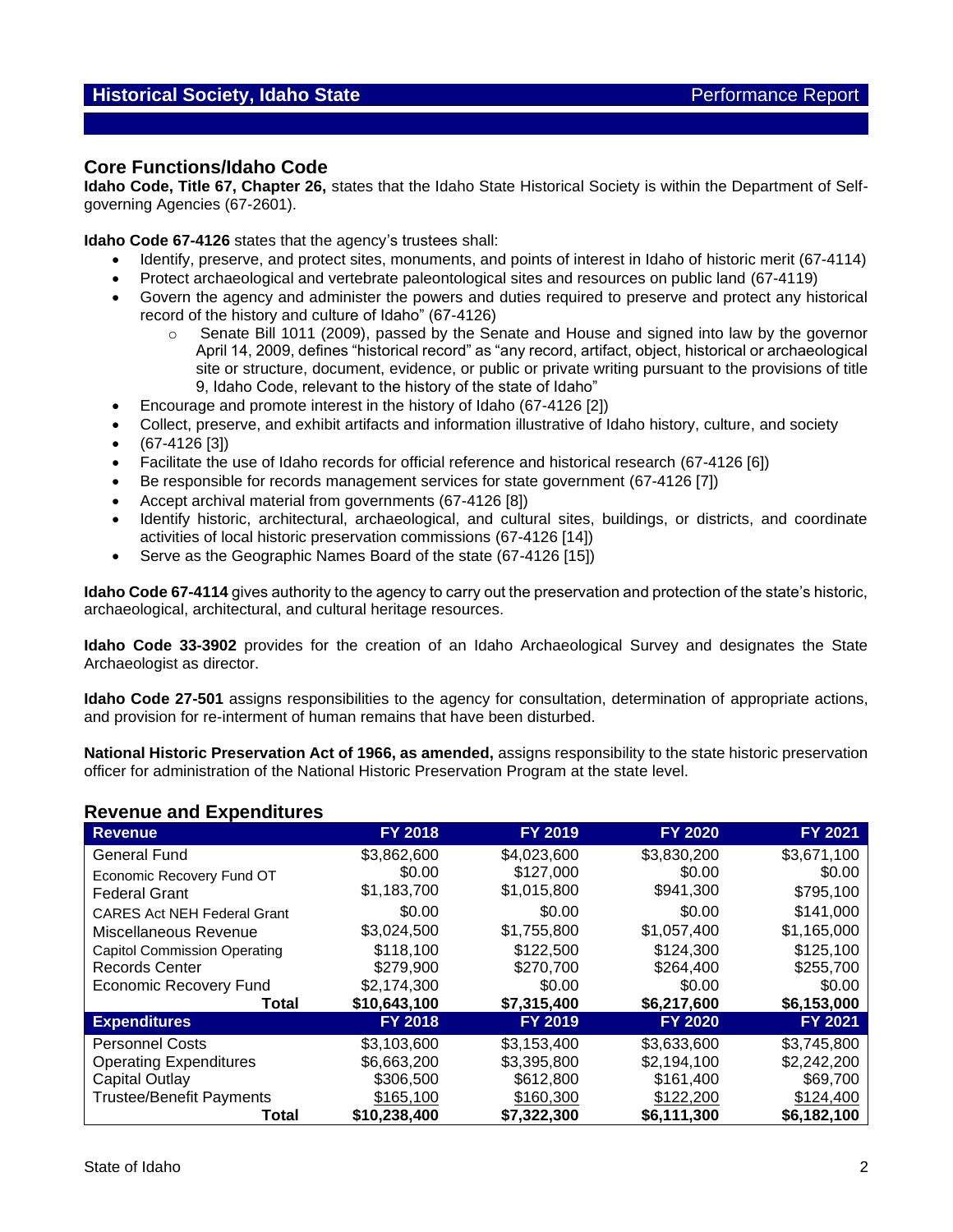# **Profile of Cases Managed and/or Key Services Provided**

| <b>Cases Managed and/or Key Services Provided</b>                                                                                                                                                                        | <b>FY 2018</b>                                        | FY 2019                                               | <b>FY 2020</b> | FY 2021  |
|--------------------------------------------------------------------------------------------------------------------------------------------------------------------------------------------------------------------------|-------------------------------------------------------|-------------------------------------------------------|----------------|----------|
| Number of public inquiries: research requests served by<br>Idaho State Archives                                                                                                                                          | 6,246                                                 | 5,287                                                 | 4,923          | 2647*    |
| Number of public inquiries: research requests served by<br>Idaho State Records Center                                                                                                                                    | 5,808                                                 | 4,197                                                 | 3,449          | 1446*    |
| Average turnaround time for records retrieval by Idaho<br><b>State Record Center</b>                                                                                                                                     | ------                                                | ------                                                | <2 days        | $\leq$ 2 |
| Number of unique government record inventory accounts<br>at the Idaho State Archives and State Record Center                                                                                                             |                                                       |                                                       | 442            | 474      |
|                                                                                                                                                                                                                          |                                                       |                                                       |                |          |
| Paid general visitation and event participation at the Idaho<br>State Museum (ISM)                                                                                                                                       | N/A<br>Renovation                                     | 37,761<br>Partial year                                | $26,115*$      | 16,310*  |
| Number of students (K-12) served through educational<br>programs including field trips, summer camps, workshops                                                                                                          | 4,122<br>Outreach only                                | 7,816<br>Partial year                                 | $3,071*$       | 1,495*   |
| National History Day in Idaho (NHD) student participation<br>across all three contests<br>FY 21 Regional Competition 663<br>234<br>FY 21 State Competition<br>$\bullet$<br>FY 21 National Competition<br>54<br>$\bullet$ | 2,700                                                 | 2,931                                                 | $3,462*$       | 951*     |
| Reduced admission ISM program participants:<br>Title 1 Schools<br>$\bullet$<br><b>First Thursdays</b><br>$\bullet$<br>Virtual programs<br>Lectures<br>$\bullet$<br><b>Blue Star Museum</b><br>$\bullet$                  | N/A                                                   | 2,933                                                 | $2,331*$       | 2,426*   |
|                                                                                                                                                                                                                          |                                                       |                                                       |                |          |
| Paid general visitation and event participation at the Old<br>Idaho Penitentiary (OP)                                                                                                                                    | 64,169                                                | 64,269                                                | 38,988*        | 52,033*  |
| Number of students (K-12) served through educational<br>programs including field trips, workshops<br>Ray Knight Scholarship Program                                                                                      | Previously<br>included in<br>reduced<br>admissions #s | Previously<br>included in<br>reduced<br>admissions #s | $3,753*$       | 8,762*   |
| Reduced admissions Old Idaho Pen program participation<br><b>Blue Star Museum</b><br>Dollar Day<br>Pre-K                                                                                                                 | 6,699                                                 | 8,554                                                 | $3,012*$       | 2,206*   |
| Visitation at Franklin, Pierce, and Stricker Sites (est.)                                                                                                                                                                | 8,026                                                 | 7,970                                                 | 4,800*         | $6,327*$ |
|                                                                                                                                                                                                                          |                                                       |                                                       |                |          |
| ISHS Membership Program                                                                                                                                                                                                  | 190                                                   | 687                                                   | 605            | 656*     |
|                                                                                                                                                                                                                          |                                                       |                                                       |                |          |
| SHPO federal project reviews                                                                                                                                                                                             | 1,376                                                 | 1,244                                                 | 1,031          | 1007     |
| SHPO record searches completed                                                                                                                                                                                           | 505                                                   | 449                                                   | 467            | 519      |

**\*FY 2021 Program attendance and visitation impacted by COVID-19**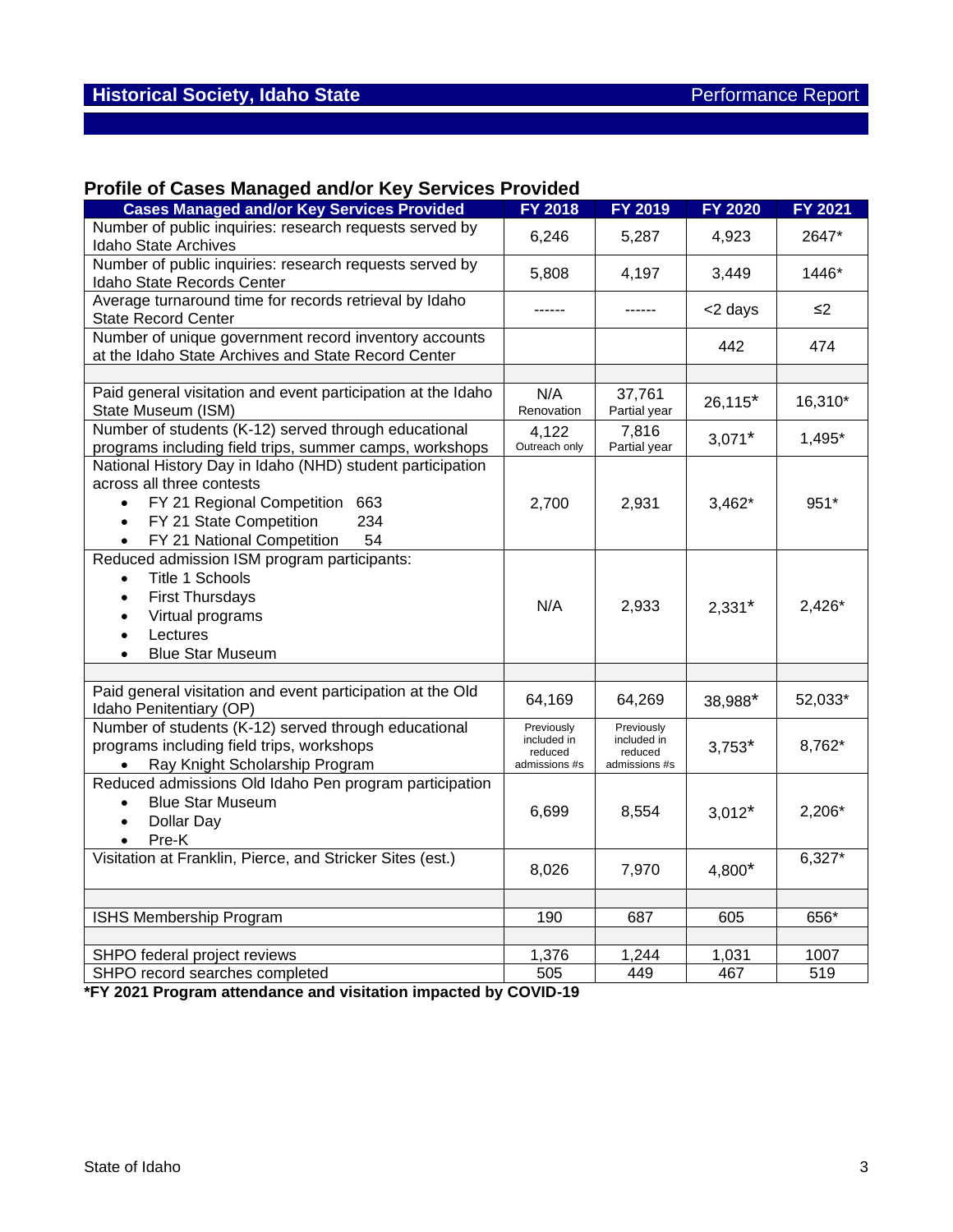# *Part II – Performance Measures*

|                               | <b>Performance Measure</b>                                                                                                                                                                                                             |                                                                                                                                    | <b>FY 2018</b>                                      | FY 2019                                             | <b>FY 2020</b>                                      | <b>FY 2021</b>                                    | <b>FY 2022</b>                    |  |  |
|-------------------------------|----------------------------------------------------------------------------------------------------------------------------------------------------------------------------------------------------------------------------------------|------------------------------------------------------------------------------------------------------------------------------------|-----------------------------------------------------|-----------------------------------------------------|-----------------------------------------------------|---------------------------------------------------|-----------------------------------|--|--|
|                               | Strategic Goal 3: Family Building - Build internal capacity and external champions through community<br>connections, relevant and strategic partnerships, targeted promotion, and an agency-wide culture of<br>collaboration.          |                                                                                                                                    |                                                     |                                                     |                                                     |                                                   |                                   |  |  |
|                               | Develop and execute agency-wide marketing and outreach plans in collaboration with Leadership Team,<br>Program Managers, ComDev Team, Trustees, and Foundation for Idaho History.                                                      |                                                                                                                                    |                                                     |                                                     |                                                     |                                                   |                                   |  |  |
|                               |                                                                                                                                                                                                                                        |                                                                                                                                    | $1 - 1$                                             | Digital Footprint and Membership Program.           |                                                     |                                                   |                                   |  |  |
| 1.                            | <b>Annual Website</b><br>Page Views                                                                                                                                                                                                    | Actual<br><b>Target</b>                                                                                                            |                                                     | 377,399<br>Increase by 10%                          | 417,763<br>Increase by                              | 753,068<br>Increase by                            | Increase by<br>40% to             |  |  |
|                               |                                                                                                                                                                                                                                        |                                                                                                                                    |                                                     |                                                     | 10%                                                 | 10%                                               | 1,054,296                         |  |  |
|                               | 2. Agency Social                                                                                                                                                                                                                       | Actual                                                                                                                             | $---2$                                              | 27,597                                              | 35,665                                              | 42,394                                            | --------                          |  |  |
|                               | <b>Media Followers</b><br>(across twelve<br>accounts on four<br>platforms)                                                                                                                                                             | <b>Target</b>                                                                                                                      |                                                     | Increase by 10%                                     | Increase by<br>10%                                  | Increase by<br>19.3%                              | Increase by<br>21.5% to<br>51,510 |  |  |
|                               | Stategic Goal 1: Agency Anchors - Coalesce agency-wide resources to maximize institutional impact,<br>strengthen the connection between Idahoans and their state's history, and leverage ongoing community<br>and customer engagement. |                                                                                                                                    |                                                     |                                                     |                                                     |                                                   |                                   |  |  |
|                               | Identify and plan for regularly occurring events and celebrations that leverage our agency's resources,<br>strengthen our market share, and encourage ongoing community engagement.<br>National History Day In Idaho Program (NHD).    |                                                                                                                                    |                                                     |                                                     |                                                     |                                                   |                                   |  |  |
|                               |                                                                                                                                                                                                                                        |                                                                                                                                    | 432 of 1050<br>participated in<br>state contest     | 428 of 2931<br>participated in<br>state contest     | 386 of 1390<br>participated in<br>state contest     | 234 of 663<br>participated<br>in state<br>contest |                                   |  |  |
| NHD in Idaho<br>3.<br>through | students advancing<br>competition levels                                                                                                                                                                                               | 41.1%<br>advanced to<br>state<br>56 of 432<br>Actual<br>participated in<br>national<br>contest<br>12.9%<br>advanced to<br>national |                                                     | 14.6%<br>advanced to<br>state                       | 27.7%<br>advanced to<br>state                       | 35.2%<br>advanced to<br>state                     |                                   |  |  |
|                               |                                                                                                                                                                                                                                        |                                                                                                                                    | 58 of 428<br>participated in<br>national<br>contest | 57 of 386<br>participated in<br>national<br>contest | 54 of 234<br>participated<br>in national<br>contest |                                                   |                                   |  |  |
|                               |                                                                                                                                                                                                                                        |                                                                                                                                    |                                                     | 13.5%<br>advanced to<br>national                    | 14.7%<br>advanced to<br>national                    | 23%<br>advanced to<br>national                    |                                   |  |  |

<sup>1</sup> Agency website under construction and redesign in FY 2018. Website page views from FY 2018 not relevant for current reporting data.

<sup>&</sup>lt;sup>2</sup> Agency did not engage in social media engagement prior to FY 2019.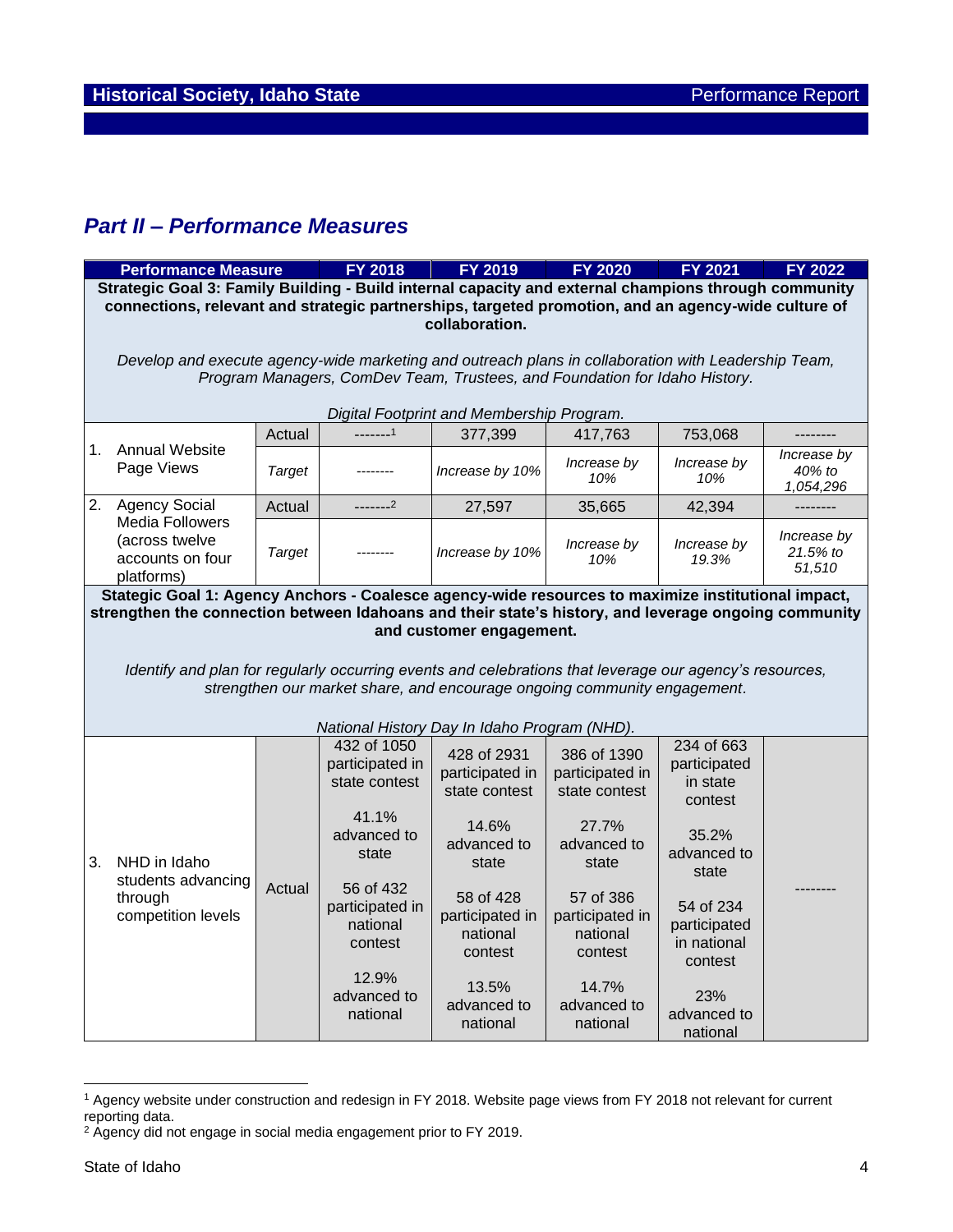# **Historical Society, Idaho State Performance Report Performance Report**

| <b>Performance Measure</b>                                                                                                                                                                                                                                                                                  |               | <b>FY 2018</b>                                                                                                                          | FY 2019                                                                                                                                 | <b>FY 2020</b>                                                                                                                          | <b>FY 2021</b>                                                                                                                             | FY 2022                                                                                                                                    |  |  |
|-------------------------------------------------------------------------------------------------------------------------------------------------------------------------------------------------------------------------------------------------------------------------------------------------------------|---------------|-----------------------------------------------------------------------------------------------------------------------------------------|-----------------------------------------------------------------------------------------------------------------------------------------|-----------------------------------------------------------------------------------------------------------------------------------------|--------------------------------------------------------------------------------------------------------------------------------------------|--------------------------------------------------------------------------------------------------------------------------------------------|--|--|
|                                                                                                                                                                                                                                                                                                             | <b>Target</b> | Increase 10% of<br>regional<br>participants to<br>state level<br>competition; 5%<br>of state level<br>participates to<br>national level | Increase 10% of<br>regional<br>participants to<br>state level<br>competition; 5%<br>of state level<br>participates to<br>national level | Increase 10% of<br>regional<br>participants to<br>state level<br>competition; 5%<br>of state level<br>participates to<br>national level | Increase 10%<br>of regional<br>participants to<br>state level<br>competition;<br>5% of state<br>level<br>participates to<br>national level | Increase 10%<br>of regional<br>participants to<br>state level<br>competition;<br>5% of state<br>level<br>participates to<br>national leveß |  |  |
| Strategic Goal #2: Programs and Services - Advance innovative and unique program opportunities that<br>create knowledge, expand access, deliver essential services, inspire learning, and grow revenue.                                                                                                     |               |                                                                                                                                         |                                                                                                                                         |                                                                                                                                         |                                                                                                                                            |                                                                                                                                            |  |  |
| Satisfy all statutory and mandatory service obligations, maintaining relationships with other federal, state, and<br>municipal entities through effective implementation of national and state law.<br>Re-granting Programs including Community Enhancement Grants (CEG), Certified Local Government Grants |               |                                                                                                                                         |                                                                                                                                         |                                                                                                                                         |                                                                                                                                            |                                                                                                                                            |  |  |
| (CLG), State Historic Records Advisory Board Grants (SHRAB), and Governor's Lewis and Clark Committee                                                                                                                                                                                                       |               |                                                                                                                                         | Grants.                                                                                                                                 |                                                                                                                                         |                                                                                                                                            |                                                                                                                                            |  |  |
| Funds re-granted<br>4.<br>for heritage                                                                                                                                                                                                                                                                      | Actual        | \$161,531                                                                                                                               | \$157,600                                                                                                                               | \$122,155                                                                                                                               | \$124,384                                                                                                                                  |                                                                                                                                            |  |  |
| infrastructure to<br>local jurisdictions                                                                                                                                                                                                                                                                    | <b>Target</b> | As required by<br>law or program<br>policy                                                                                              | As required by<br>law or program<br>policy                                                                                              | As required by<br>law or program<br>policy                                                                                              | As required by<br>law or program<br>policy                                                                                                 | As required by<br>law or program<br>policy                                                                                                 |  |  |
| Stategic Goal 1: Agency Anchors - Coalesce agency-wide resources to maximize institutional impact,<br>strengthen the connection between Idahoans and their state's history, and leverage ongoing community<br>and customer engagement.                                                                      |               |                                                                                                                                         |                                                                                                                                         |                                                                                                                                         |                                                                                                                                            |                                                                                                                                            |  |  |
| Maximize historic state milestones, national-level anniversaries and commemorations, and relevant history to<br>strengthen agency visibility.                                                                                                                                                               |               |                                                                                                                                         |                                                                                                                                         |                                                                                                                                         |                                                                                                                                            |                                                                                                                                            |  |  |
| Idaho Women 100 Initiative and 150 Years of Mining History                                                                                                                                                                                                                                                  |               |                                                                                                                                         |                                                                                                                                         |                                                                                                                                         |                                                                                                                                            |                                                                                                                                            |  |  |
| 5.<br><b>Agency Anchor</b>                                                                                                                                                                                                                                                                                  | Actual        |                                                                                                                                         | 15<br>organizations<br>statewide                                                                                                        | 15<br>organizations<br>statewide                                                                                                        | 15<br>organizations<br>statewide                                                                                                           |                                                                                                                                            |  |  |
| Programming<br>Partnership Reach <sup>4</sup>                                                                                                                                                                                                                                                               | <b>Target</b> |                                                                                                                                         | Secure<br>partnership<br>commitments<br>from 10<br>organizations                                                                        | Increase<br>partnership<br>agreements to<br>13 total<br>organizations                                                                   | Maintain<br>partnership<br>agreements<br>with 13 total<br>organizations                                                                    | Secure<br>partnership<br>agreements<br>with 5<br>organizations                                                                             |  |  |
| Strategic Goal 2: Programs and Services - Advance innovative and unique program opportunities that                                                                                                                                                                                                          |               |                                                                                                                                         |                                                                                                                                         |                                                                                                                                         |                                                                                                                                            |                                                                                                                                            |  |  |
| create knowledge, expand access, deliver essential services, inspire learning, and grow revenue.                                                                                                                                                                                                            |               |                                                                                                                                         |                                                                                                                                         |                                                                                                                                         |                                                                                                                                            |                                                                                                                                            |  |  |
| Satisfy all statutory and mandatory service obligations, maintaining relationships with other federal, state, and<br>municipal entities through effective implementation of national and state law.                                                                                                         |               |                                                                                                                                         |                                                                                                                                         |                                                                                                                                         |                                                                                                                                            |                                                                                                                                            |  |  |
| Provide Idaho voice to federal decision making through required Section 106 review of federal project.                                                                                                                                                                                                      |               |                                                                                                                                         |                                                                                                                                         |                                                                                                                                         |                                                                                                                                            |                                                                                                                                            |  |  |

<sup>&</sup>lt;sup>3</sup> Agency has maintained the same goal since FY 2020 on this metric due to uncertainty of COVID-19 with school children. <sup>4</sup> Agency anchor programming theme and focus changes year-over-year. Current attestation report includes data for two agency anchor programs. FYs 2019-2021 reflects Idaho Women 100; FY 2022 target reflects 150 Years of Mining History in Idaho. The agency did not employ an agency anchors program prior to FY 2019.